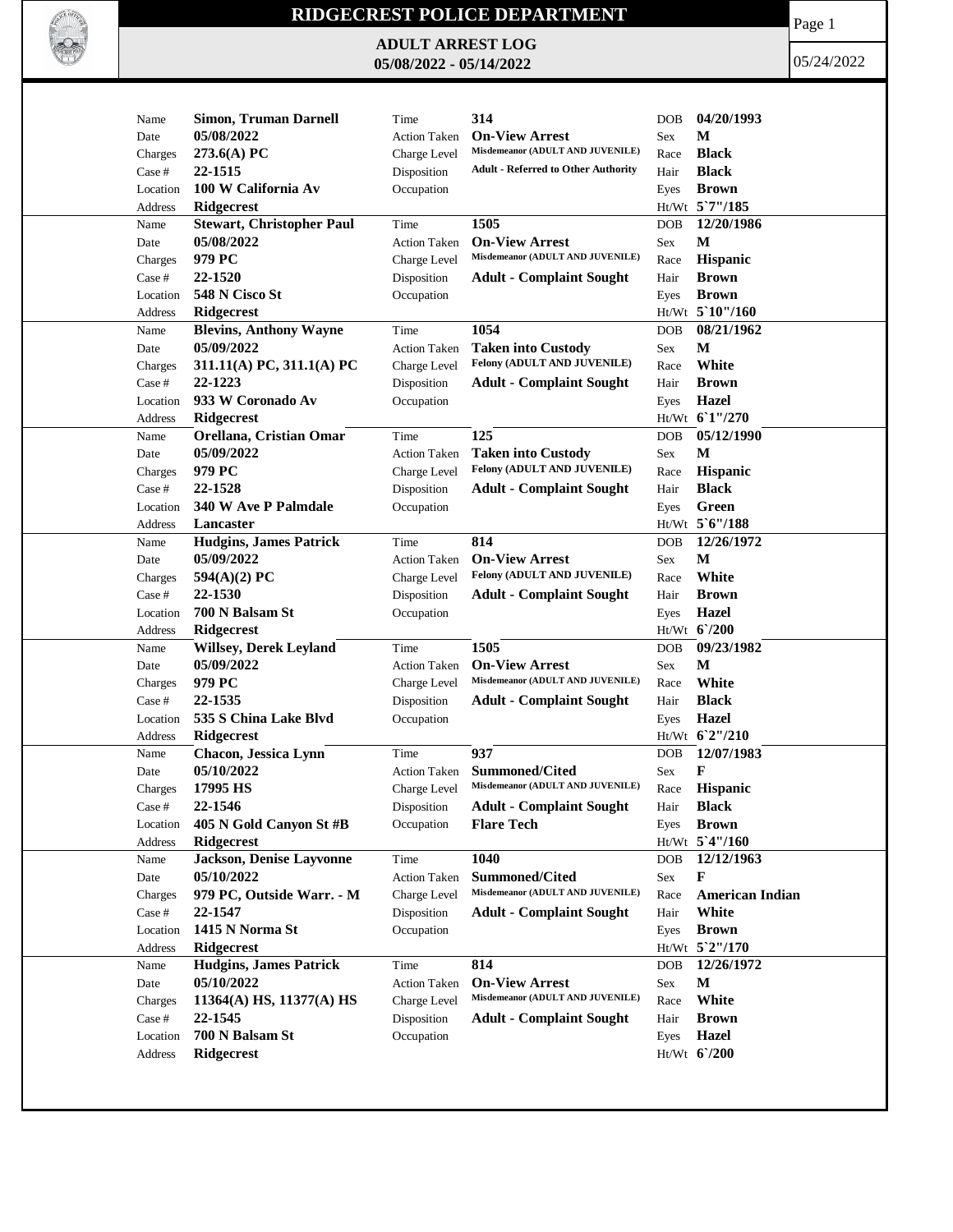## **ADULT ARREST LOG for 05/08/2022 - 05/14/2022 Page 2**

| Name     | <b>Jackson, Denise Layvonne</b>   | Time                | 1040                                       | <b>DOB</b> | 12/12/1963             |
|----------|-----------------------------------|---------------------|--------------------------------------------|------------|------------------------|
| Date     | 05/10/2022                        | <b>Action Taken</b> | <b>Summoned/Cited</b>                      | Sex        | F                      |
| Charges  | <b>Warrant Arrest</b>             | Charge Level        | Misdemeanor (ADULT AND JUVENILE)           | Race       | <b>American Indian</b> |
| Case #   | 21-1947                           | Disposition         | <b>Adult - Complaint Sought</b>            | Hair       | White                  |
| Location | 1415 N Norma St                   | Occupation          |                                            | Eyes       | <b>Brown</b>           |
| Address  | <b>Ridgecrest</b>                 |                     |                                            |            | Ht/Wt 5`2"/170         |
| Name     | <b>Smith, Melik</b>               | Time                | 1743                                       | <b>DOB</b> | 04/07/1993             |
| Date     | 05/11/2022                        | <b>Action Taken</b> | <b>Taken into Custody</b>                  | Sex        | $\mathbf M$            |
| Charges  | 273.6(A) PC, 594(A)(2) PC         | Charge Level        | Misdemeanor (ADULT AND JUVENILE)           | Race       | <b>Black</b>           |
| Case #   | 22-1561                           | Disposition         | <b>Adult - Complaint Sought</b>            | Hair       | <b>Brown</b>           |
| Location | 200 W Church Av                   | Occupation          |                                            | Eyes       | <b>Brown</b>           |
| Address  | Ridgecrest                        |                     |                                            |            | Ht/Wt 5'7"/143         |
| Name     | <b>Wheeler, Eugene Junius</b>     | Time                | 1439                                       | <b>DOB</b> | 07/14/1986             |
| Date     | 05/11/2022                        | <b>Action Taken</b> | <b>On-View Arrest</b>                      | Sex        | $\mathbf{M}$           |
| Charges  | 11364(A) HS                       | Charge Level        | Misdemeanor (ADULT AND JUVENILE)           | Race       | <b>Black</b>           |
| Case #   | 22-1555                           | Disposition         | <b>Adult - Complaint Sought</b>            | Hair       | <b>Brown</b>           |
| Location | 300 W Argus Av                    | Occupation          | <b>None</b>                                | Eyes       | <b>Brown</b>           |
| Address  | <b>Ridgecrest</b>                 |                     |                                            | Ht/Wt      | 5 11"/200              |
| Name     | Gonzalez, Alejandro Sr            | Time                | 2158                                       | <b>DOB</b> | 05/26/1990             |
| Date     | 05/11/2022                        | <b>Action Taken</b> | <b>Taken into Custody</b>                  | Sex        | M                      |
| Charges  | 273.5(A) PC, $136.1(B)(1)$ PC     | Charge Level        | Felony (ADULT AND JUVENILE)                | Race       | Hispanic               |
| Case #   | 22-1567                           | Disposition         | <b>Adult - Referred to Other Authority</b> | Hair       | <b>Black</b>           |
| Location | 1614 N Sierra View St             | Occupation          | <b>Armed Security Gaurd</b>                | Eyes       | <b>Brown</b>           |
| Address  | <b>Ridgecrest</b>                 |                     |                                            |            | Ht/Wt 6/225            |
| Name     | <b>Stucky, Darrianne Marie</b>    | Time                | 1616                                       | <b>DOB</b> | 11/23/1993             |
| Date     | 05/11/2022                        | <b>Action Taken</b> | <b>Summoned/Cited</b>                      | Sex        | $\mathbf F$            |
| Charges  | <b>Outside Warr. - M</b>          | Charge Level        | Misdemeanor (ADULT AND JUVENILE)           | Race       | White                  |
| Case #   | 22-1559                           | Disposition         | <b>Adult - Complaint Sought</b>            | Hair       | <b>Brown</b>           |
| Location | <b>Unknown</b>                    | Occupation          |                                            | Eyes       | <b>Brown</b>           |
| Address  | <b>Ridgecrest</b>                 |                     |                                            |            | Ht/Wt 5`10"/200        |
| Name     | <b>Haynes, David Lee</b>          | Time                | 2055                                       | <b>DOB</b> | 03/06/1979             |
| Date     | 05/12/2022                        | <b>Action Taken</b> | <b>On-View Arrest</b>                      | Sex        | $\mathbf{M}$           |
| Charges  | 273.6(A) PC                       | Charge Level        | Misdemeanor (ADULT AND JUVENILE)           | Race       | White                  |
| Case #   | 22-1513                           | Disposition         | <b>Adult - Referred to Other Authority</b> | Hair       | <b>Brown</b>           |
| Location | 100 W California Av               | Occupation          | Contractor                                 | Eyes       | <b>Blue</b>            |
| Address  | Ridgecrest                        |                     |                                            |            | Ht/Wt 5`9"/175         |
| Name     | <b>Tharp, Siera Leanne</b>        | Time                | 2255                                       | <b>DOB</b> | 10/20/1998             |
| Date     | 05/12/2022                        | <b>Action Taken</b> | Summoned/Cited                             | Sex        | F                      |
| Charges  | 979 PC                            | Charge Level        | Misdemeanor (ADULT AND JUVENILE)           | Race       | White                  |
| Case #   | 22-1574                           | Disposition         | <b>Adult - Complaint Sought</b>            | Hair       | <b>Blonde</b>          |
| Location | 535 S China Lake Blvd             | Occupation          |                                            | Eyes       | <b>Blue</b>            |
| Address  | <b>Kern County</b>                |                     |                                            |            | Ht/Wt 5`5"/120         |
| Name     | <b>Blumberg, Jeffery Lawrence</b> | Time                | 938                                        | DOB        | 01/03/1957             |
| Date     | 05/13/2022                        | Action Taken        | <b>Summoned/Cited</b>                      | Sex        | M                      |
| Charges  | 979 PC                            | Charge Level        | Misdemeanor (ADULT AND JUVENILE)           | Race       | White                  |
| Case #   | 22-1578                           | Disposition         | <b>Adult - Complaint Sought</b>            | Hair       | <b>Blonde</b>          |
| Location | 700 N China Lake Bl               | Occupation          |                                            | Eyes       | <b>Brown</b>           |
| Address  | <b>Ridgecrest</b>                 |                     |                                            |            | Ht/Wt 5`8"/160         |
| Name     | Johns, Joshua William             | Time                | 2315                                       | DOB        | 09/04/1980             |
| Date     | 05/13/2022                        | Action Taken        | <b>On-View Arrest</b>                      | Sex        | M                      |
| Charges  | 273.5(A) PC, 245(A)(1) PC, 243(D) | Charge Level        | Felony (ADULT AND JUVENILE)                | Race       | White                  |
| Case #   | 22-1582                           | Disposition         | <b>Adult - Complaint Sought</b>            | Hair       | <b>Brown</b>           |
| Location | 600 S Silver Ridge St             | Occupation          | <b>Unemployed</b>                          | Eyes       | <b>Brown</b>           |
| Address  | <b>Ridgecrest</b>                 |                     |                                            |            | Ht/Wt 5`8"/140         |
| Name     | <b>Clair, Garrison Wayne</b>      | Time                | 1145                                       | <b>DOB</b> | 06/10/1965             |
| Date     | 05/13/2022                        | Action Taken        | <b>Summoned/Cited</b>                      | Sex        | $\mathbf M$            |
| Charges  | <b>Warrant Arrest</b>             | Charge Level        | Misdemeanor (ADULT AND JUVENILE)           | Race       | White                  |
| Case #   | 20-4111                           | Disposition         | <b>Adult - Complaint Sought</b>            | Hair       | <b>Brown</b>           |
| Location | 728 W Bennett Ave                 | Occupation          |                                            | Eyes       | <b>Blue</b>            |
| Address  | Ridgecrest                        |                     |                                            |            | Ht/Wt_5`11"/200        |
|          |                                   |                     |                                            |            |                        |